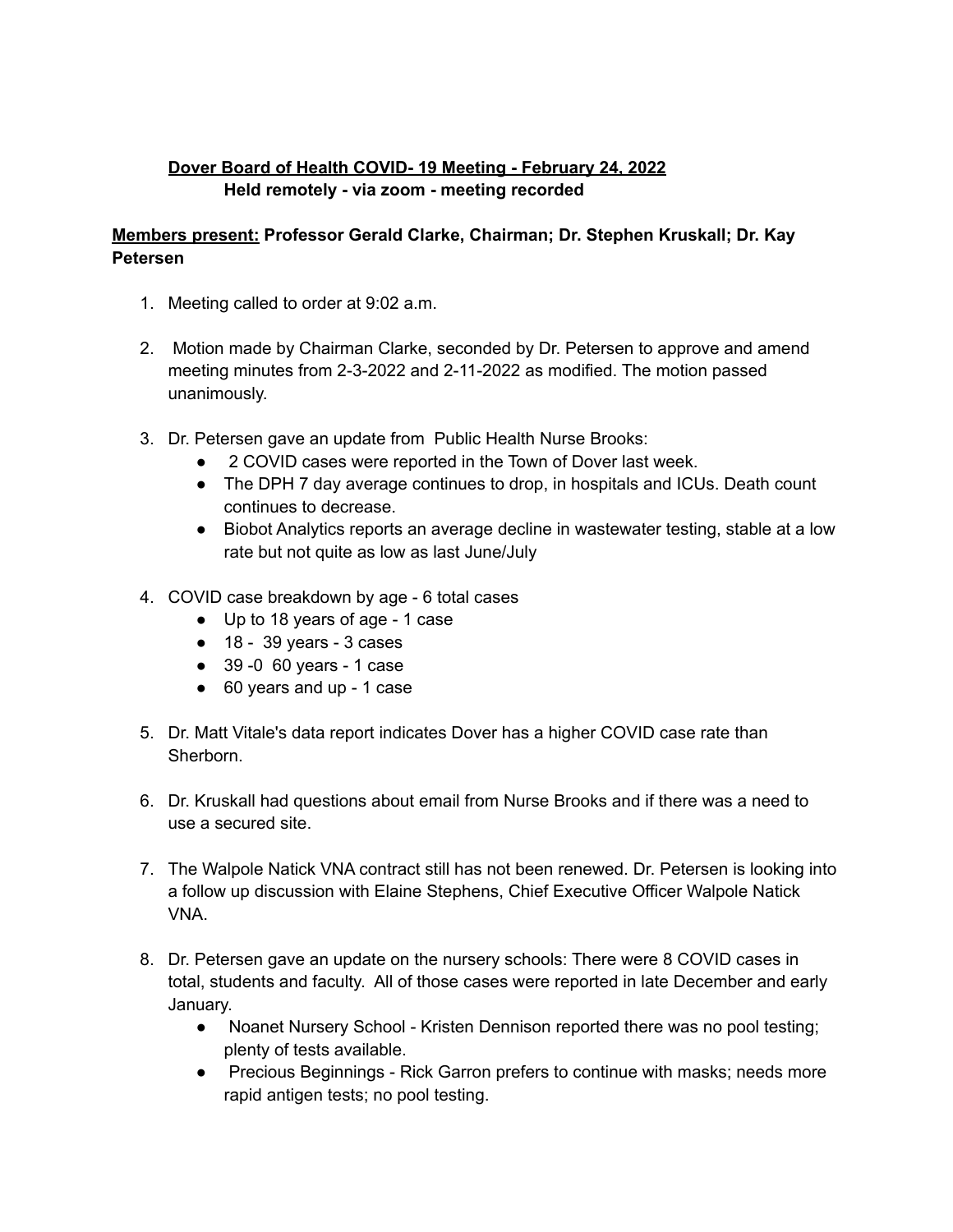- Center for Development of Children Sandy Blinn 3 year olds speech may be affected by mask use; concerns for family members with children not vaccinated. Sandy prefers to not have an optional mask policy. Most parents test Monday mornings.
- 9. The Board is recommending the mask mandate continue at the nursery schools through 3/7/2022, when the Board will revisit the need for the mask mandate.
- 10. The Board also offered additional rapid antigen testing kits to the nursery schools.
- 11. The EEC has advised nursery schools to look to their local Board of Health for support as we move forward with mask mandates.
- 12. Professor Clarke indicated there will be more rapid antigen tests available through PHEP funding.
- 13. Mask Mandate: Dr. Petersen made a motion to maintain the current mask mandate in municipal buildings, seconded by Dr. Kruskall. The motion passed unanimously.
- 14. The Board of Health has received 2000 Rapid Antigen Test Kits and 500 were distributed to Dover residents and employees. There are more tests available for Dover residents at the BOH office. There may be another distribution of tests at the Transfer Station at a later date at which time a table and sign would be provided. Bob Tosi will be consulted on this event.
- 15. Professor Clarke has replied multiple times to the Middle School request for a speaker. He has received no response.
- 16. The Swap Shop continues to have a problem with black mold. Selectman Robert Springett is working on remediating the issue. When the Swap Shop opens it should be viewed as an enclosed structure and municipal building with the current mask mandate in effect.
- 17. Community Paradigm Associates
	- The Board is in support of the following recommendations: full- time Health Agent, part-time Public Health Nurse, full time administrative position and permanent part- time administrative assistant.
	- Professor Clarke and the Board expressed concerns on the suitability of some of the towns used for comparison.
	- While the Board strongly supports this report, there are sections in which the Board would like some further clarifications. They will discuss the matter with the consultants.